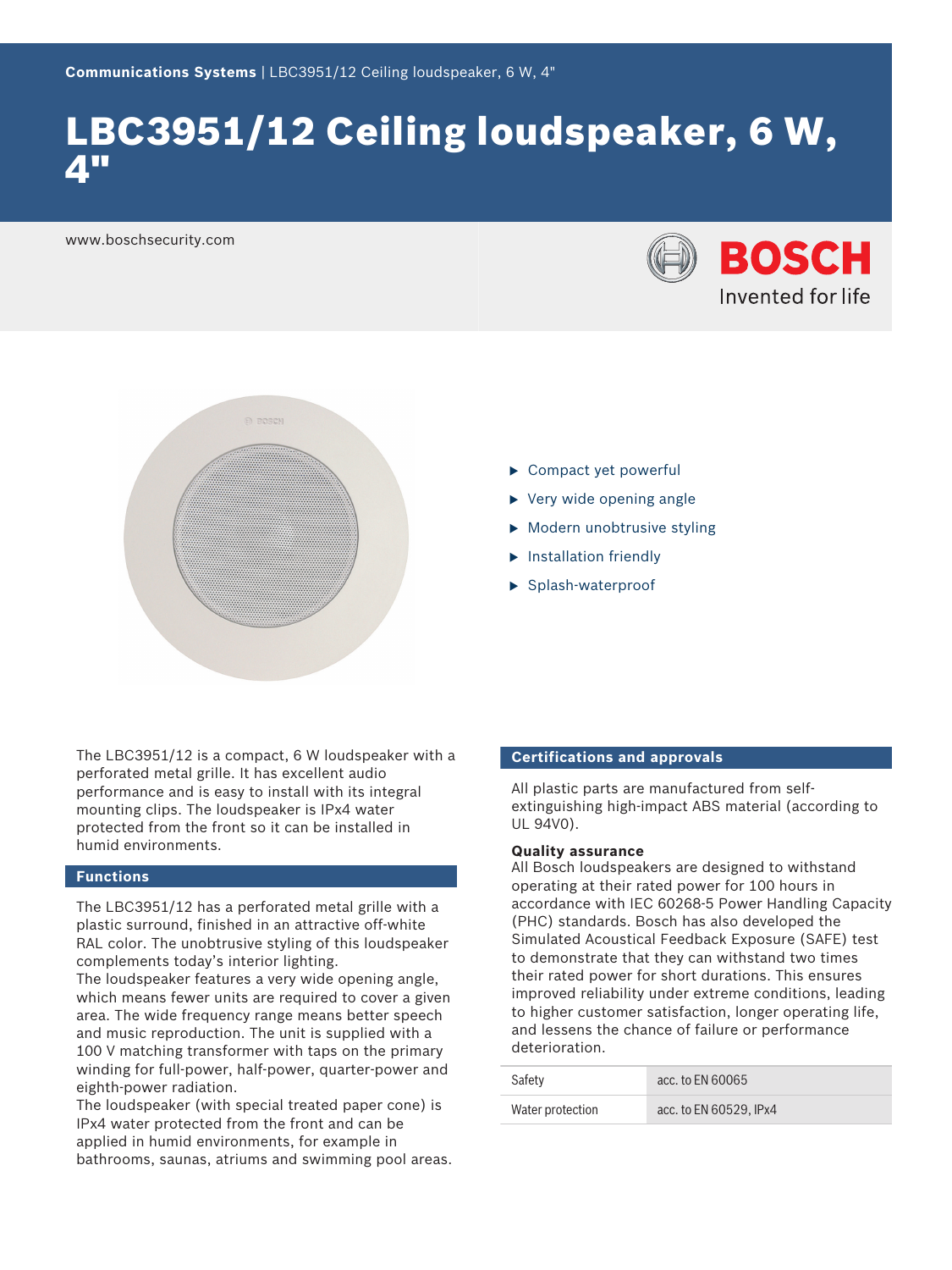| Region | <b>Regulatory compliance/quality marks</b> |                  |
|--------|--------------------------------------------|------------------|
| Europe | CE                                         | DECLECLBC3951 12 |

# **Installation/configuration notes**

Installation is easy with integral clips that securely hold the ceiling loudspeaker in its cut-out. Ceilings from 9 to 25 mm thick can be accommodated. A template is also provided for accurately marking the cutout in ceiling panels. Wiring is via a connection block with push-type terminals, making installation possible without using any special tools. The transformer is delivered wired for 6 W rated output power, but can easily be changed for other connections using the color-coded wires and terminal block.





| 01 | Clamp                |
|----|----------------------|
| 02 | Matching transformer |
| 03 | Terminal block       |

*Dimensions in mm (inch)*



*Circuit diagram*



*Frequency response*



*Polar diagram (high frequency part)*

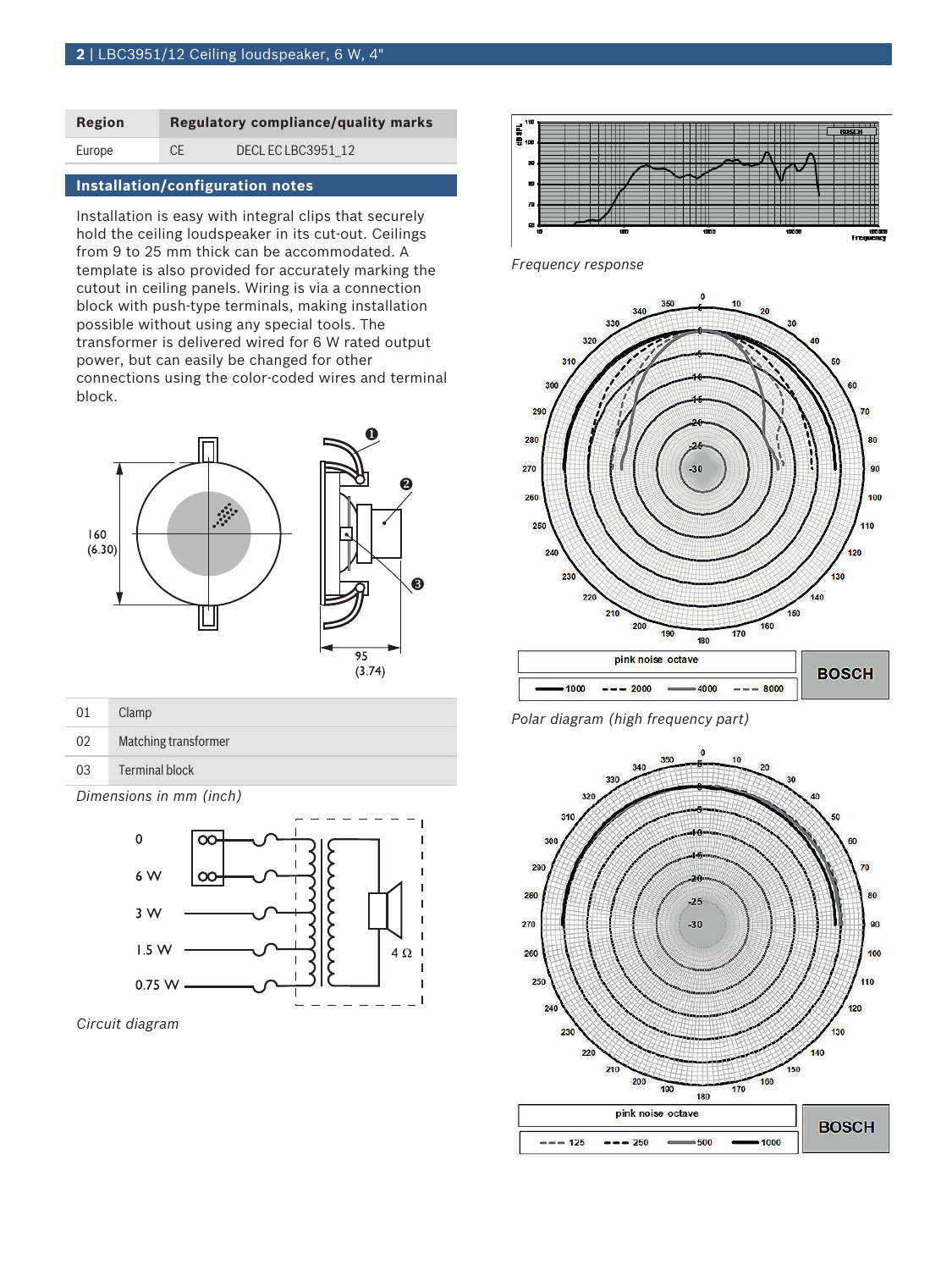# *Polar diagram (low frequency part)*

| Octave band sensitivity* |                              |                                     |                                       |
|--------------------------|------------------------------|-------------------------------------|---------------------------------------|
|                          | Octave SPL<br>1W/1m          | Total octave<br><b>SPL</b><br>1W/1m | Total octave<br><b>SPL</b><br>Pmax/1m |
| 125 Hz                   | 84.9                         | ٠                                   |                                       |
| 250 Hz                   | 88.5                         | ٠                                   |                                       |
| 500 Hz                   | 84.8                         | ٠                                   | -                                     |
| 1000 Hz                  | 87.0                         | ٠                                   |                                       |
| 2000 Hz                  | 91.0                         |                                     |                                       |
| 4000 Hz                  | 92.2                         | ٠                                   |                                       |
| 8000 Hz                  | 88.4                         | ٠                                   |                                       |
| A-weighted               | $\qquad \qquad \blacksquare$ | 87.2                                | 94.3                                  |
| Lin-weighted             |                              | 88.2                                | 95.4                                  |

#### Octave band opening angles

|         | Horizontal | Vertical |  |
|---------|------------|----------|--|
| 125 Hz  | 180        | 180      |  |
| 250 Hz  | 180        | 180      |  |
| 500 Hz  | 180        | 180      |  |
| 1000 Hz | 180        | 180      |  |
| 2000 Hz | 180        | 180      |  |
| 4000 Hz | 65         | 65       |  |
| 8000 Hz | 69         | 69       |  |

*Acoustical performance specified per octave.\** (all measurements are done with a pink noise signal; the values are in dB SPL).

### **Parts included**

| Quantity | <b>Component</b>               |
|----------|--------------------------------|
|          | LBC3951/12 Ceiling loudspeaker |
|          | 145-mm circular template       |

# **Technical specifications**

#### **Electrical\***

| Rated power                                         | 6/3/1.5/0.75W       |
|-----------------------------------------------------|---------------------|
| Sound pressure level<br>at $6 W / 1 W (1 kHz, 1 m)$ | 95 dB / 87 dB (SPL) |

| Sound pressure level<br>at $6 W / 1 W (4 kHz, 1 m)$ | 98 dB / 90 dB (SPL)           |
|-----------------------------------------------------|-------------------------------|
| Effective frequency range<br>$(-10 dB)$             | 90 Hz to 18 kHz               |
| Opening angle<br>at 1 kHz/4 kHz (-6 dB)             | $180^{\circ}/65^{\circ}$      |
| Rated voltage                                       | 100 V                         |
| Rated impedance                                     | 1667 ohm                      |
| Connector                                           | 2-pole push-in terminal block |

\* Technical performance data acc. to IEC 60268-5

# **Mechanical**

| Diameter                             | 160 mm (6.30 inch)                        |
|--------------------------------------|-------------------------------------------|
| Maximum depth                        | 95 mm (3.74 inch)                         |
| Ceiling thickness                    | 9 to 25 mm (0.35 to 0.98 inch)            |
| Mounting cut-out                     | 145 mm (5.71 inch)                        |
| Speaker diameter                     | $101.6$ mm $(4 \text{ in})$               |
| Weight                               | 640 g (1.41 lb)                           |
| Color                                | White (RAL 9010)                          |
| Magnet weight                        | $101$ g $(3.57$ oz)                       |
| Environmental                        |                                           |
| Operating temperature                | $-25$ °C to +55 °C ( $-13$ °F to +131 °F) |
| Storage and transport<br>temperature | $-40$ °C to +70 °C ( $-40$ °F to +158 °F) |
| <b>Relative humidity</b>             | < 95%                                     |
|                                      |                                           |

# **Ordering information**

# **LBC3951/12 Ceiling loudspeaker, 6 W, 4"**

Ceiling loudspeaker 6 W, circular metal grille with an ABS surround, integral clips for easy mounting, push terminal block, white RAL 9010. Order number **LBC3951/12**

### **Accessories**

#### **LBC1256/00 Ceramic connection adapter**

Emergency connection adapter, 3-pole screw ceramic connector with a pre-mounted thermal fuse, to be installed in series with the 100 V primary connection of a loudspeaker unit, set of 100 pieces. Order number **LBC1256/00**